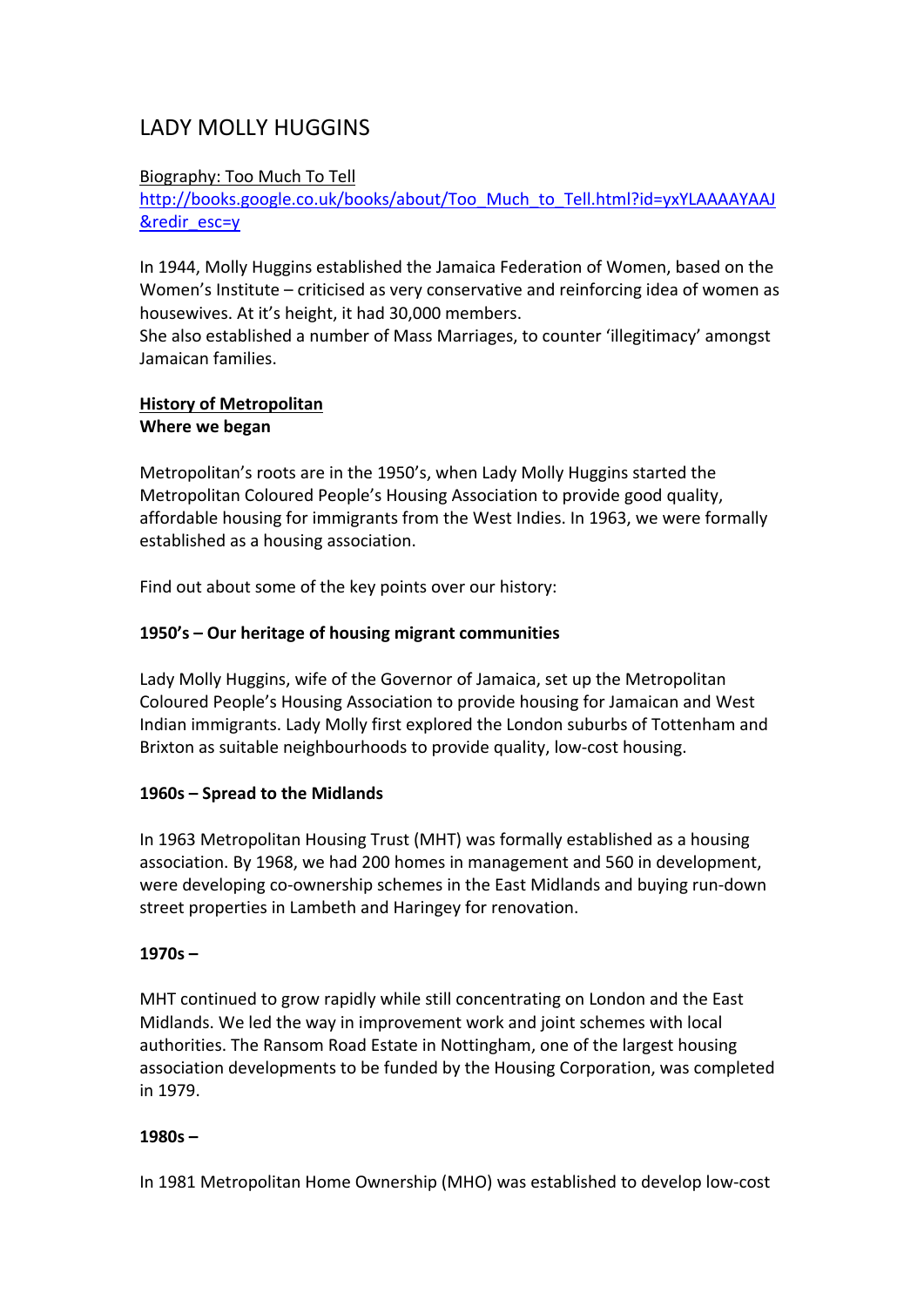shared ownership schemes, helping people with aspirations of home ownership get onto the housing ladder by buying a share of their home. Since then we have become one of the largest providers of shared‐ownership associations in the country.

In 1988, the Government transferred the responsibilities of developing social housing to housing associations. We took up the challenge and were one of the first associations to use our new powers under the 1988 Housing Act to raise private money on the stock exchange, making the best use of the public grants available.

#### **1990s ‐**

By 1990 we had grown considerably, with 6,500 homes in management and 550 in development. In 1991 our Haringey care and repair project was set up to enable elderly and disabled people to remain in their homes. In 1993, we delivered our largest ever development programme of 750 homes for rent and shared ownership, and in 1997 Refugee Housing Association joined the group.

We ended the century working to regenerate six large, run-down housing estates in London.

## **2000's – Growth**

The new century saw a new approach to resident participation and scrutiny with the development of the National Residents Group, who work with staff and board members to develop policies.

We also began a period of growth and mergers. In 2002, our care and support activities were amalgamated into a new organisation called StepForward and, in the Midlands, Nottingham's Rushcliffe Homes joined the Partnership.

By 2005, Granta Housing Society joined the newly re‐branded Metropolitan Housing Partnership and we were selected to progress the housing element of the regeneration of Clapham Park in Lambeth, South London.

In 2007, Walbrook Housing Group, MHT Midlands and Rushcliffe Homes joined together to form Spirita. Threshold Support was welcomed into MHP, joining StepForward and Refugee Housing Association to form a single care and support organisation called Metropolitan Support Trust.

In April 2008, the north and south regions of Metropolitan Housing Trust came together to create MHT London.

## **2010's – Moving to Metropolitan**

Residents of the Ashmole estate in Lambeth voted 'yes' to transferring to us from Lambeth council in March 2010, with regeneration works beginning soon after.

Metropolitan's Migration Foundation was also formed in 2010, using a legacy from Refugee Housing Association and drawing on our understanding of the challenges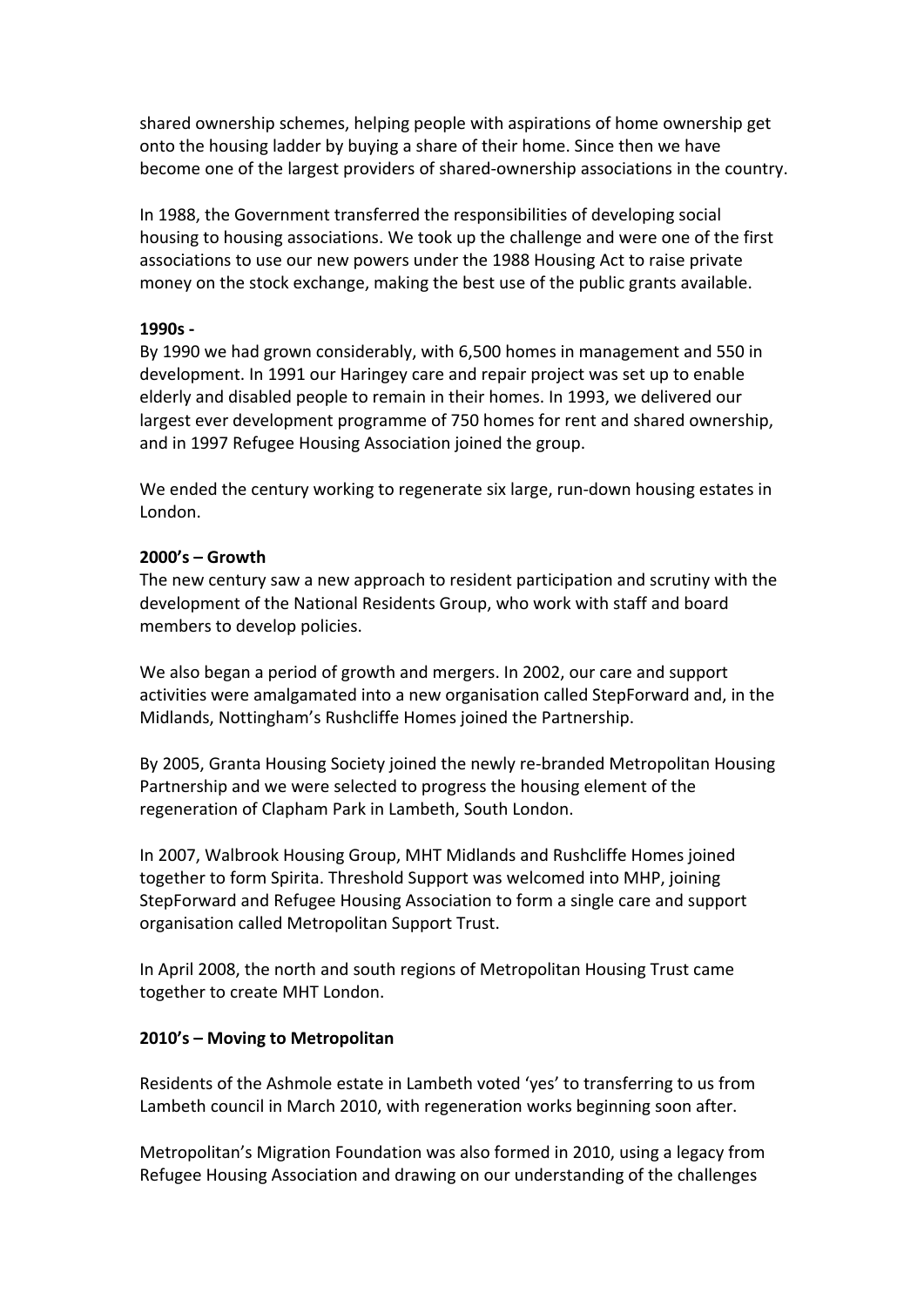facing migrant communities to support initiatives which enable migrants play an active role in improving conditions for themselves and the communities they live in.

In 2011, we also entered a period of change to improve our services and provide our customers with value for money. As part of this we have begun reducing the number of companies within our structure and launched our new brand name of Metropolitan in April 2012.

http://www.metropolitan.org.uk/about‐us/organisational‐information/history/

## More on Lady Molly Huggins:

https://books.google.co.uk/books?id=oUkEAAAAMBAJ&pg=PA153&lpg=PA153&dq=l ady+molly+huggins&source=bl&ots=fN7q89ZhdU&sig=sXdrouiXTo2nsjpR0g3QhY9zg XQ&hl=en&sa=X&ei=6biRVMiQHcL5at38gEg&redir\_esc=y#v=onepage&q=lady%20m olly%20huggins&f=false

#### Husband elopes!

http://news.google.com/newspapers?nid=1454&dat=19580701&id=VGtgAAAAIBAJ &sjid=43ENAAAAIBAJ&pg=1748,125382

#### School recollection:

http://jamaica‐gleaner.com/gleaner/20020421/focus/focus4.html

# *This is the 24th in a series of articles reliving the years up to Independence by a journalist/broadcaster whose childhood and maturation coincided with Jamaica's.*

In 1943 the dictatorial Sir Arthur Richards was replaced as Governor by the much milder-mannered and more affable Sir John Huggins. While the self-effacing Huggins maintained a relatively low profile, his ever‐smiling wife, universally known by her pet name "Molly", gave the impression of an energetic and ubiquitous social butterfly. The fashionable and well‐connected celebrities of Kingston & St. Andrew, and other parts of Jamaica, had the time of their lives as Lady Molly Huggins was here, there and everywhere hobnobbing with them.

The First Lady's activities were not confined to garden parties at Kings House and tea parties on location. She did her quota of good deeds, holding babies at churches, visiting basic schools sponsored by the Jamaica Save the Children Fund, founded by poet/playwright Una Marson, and generally lending her support to needy and worthy causes. But perhaps her most enduring imprint was the mass weddings she promoted with Lady Allan, Amy Bailey of housecraft‐training fame, and others, under the auspices of the Jamaica Federation of Women (JFW). Their rationale was that the proportion of children in Jamaica born out of wedlock, approximately two‐ thirds, was much too high. They therefore coaxed reluctant lovers ‐ whether therefore in visiting relationships or living together informally ‐ to exchange vows on a wholesale scale.